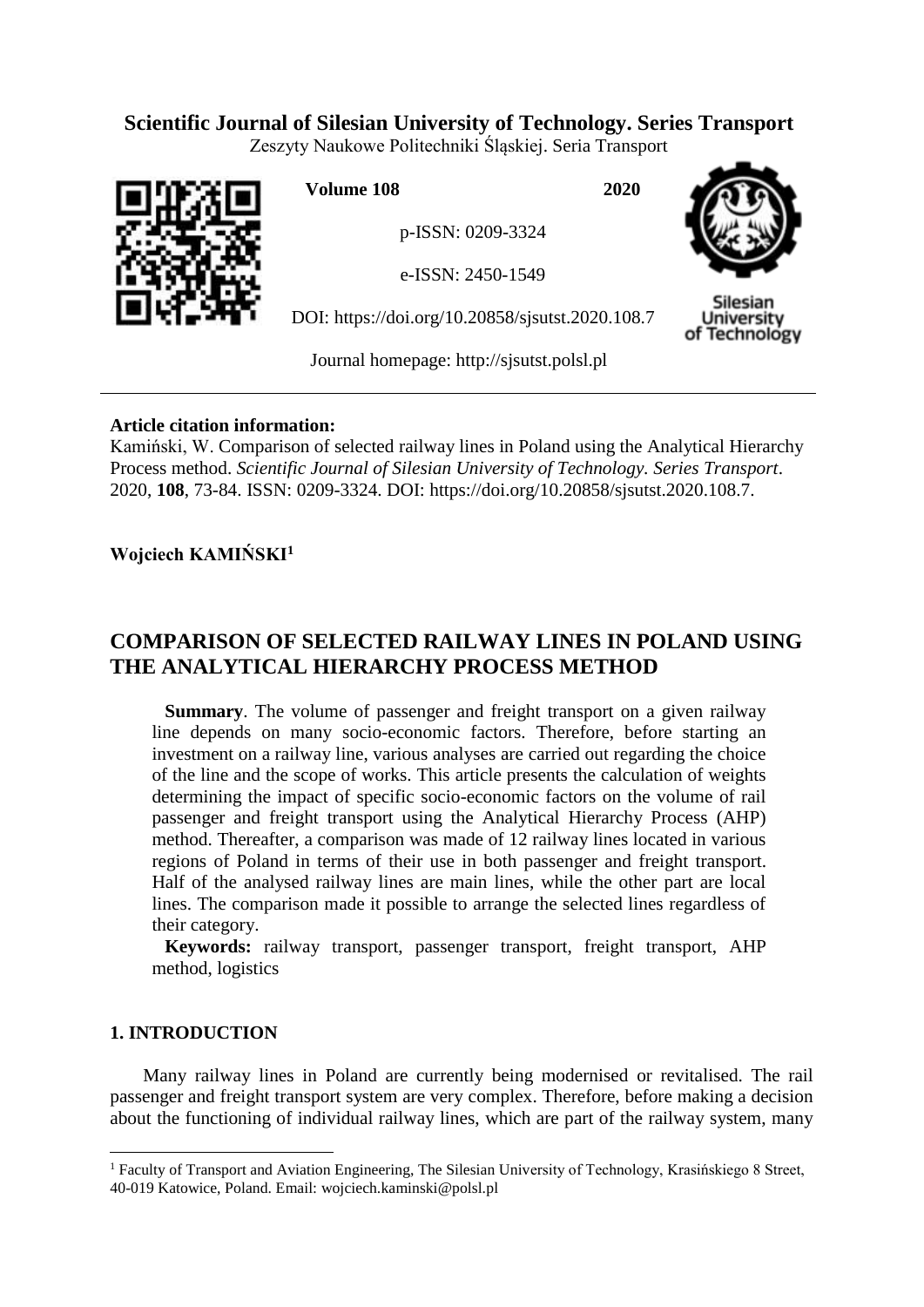multi-criteria analyses are carried out. These analyses allow the consideration of various economic, environmental and social factors.

The purpose of this article is to compare selected railway lines located in Poland, taking into account, factors affecting the volume of transport. Socio-economic factors affect passenger transport. In turn, the volume of freight transport depends mainly on the location of large production plants at the railway line with their own sidings or using station holds. The impact of selected factors on freight transport has not yet been analysed. To enable comparison of railway lines considering various factors, the weights of these factors were first determined using the AHP (Analytical Hierarchy Process) method. For each factor, the weight was obtained in the range of 0 to 1. The values determined in this way were later used to compare railway lines. The AHP method was also used in further calculations, however, the existing comparative scale was used to avoid expert assessment.

The AHP method was developed in 1970 by Thomas L. Saaty. Since then, this method has been constantly modified and is constantly developing [6]. These modifications allow adjusting the AHP method into a specific, analysed problem, considering its specificity [3]. This method is based on the assessment of the impact of the human psyche and on mathematical calculations. The AHP method supports making various complex decisions with a certain number of possible variants. The problem solved by this method is included in many aspects, which is manifested in determining the weights of individual factors included in the assessment criteria of a particular variant. All decision options are assessed using benchmarking [10]. This method has been used in many different fields, including business, industry, logistics during supply chain management [5, 8, 9] and transport. During this research on rail passenger transport, the AHP method was used, among others, to analyse the needs of various groups of passengers [16]. This method is useful for studying complex processes. There are many factors in the transport process, such as: economic, social, technical and environmental, therefore, it is a complex process [12]. The AHP method is particularly useful when there is a hierarchy of evaluation criteria with different impacts on the analysed objective or expected benefits. This method can be used when the assessment criteria are defined not in quantitative but in qualitative terms, however, subjective judgments of the decision-maker are introduced. In this case, the credibility of the information based on which the experts make the assessment should also be considered [2]. In order to avoid subjectivity in this case, attempts were made to introduce the fuzzy set theory into the AHP method, and thus, expand the traditional method [17]. This subjectivity does not occur in the case of full comparability of the analysed variants. With the help of AHP analysis, due to its universality, it is also possible to compare other methods used for calculations in various fields [14]. The application of the AHP method involves building a hierarchical model, followed by an assessment, that is, pairwise comparison of criteria and decision variants, and ultimately allows classification of decision variants [18]. The disadvantage of AHP analysis is the considerable complexity in the case of a large number of criteria or decision variants. This makes it necessary to make a large number of pairwise comparisons. For this purpose, attempts were made to improve this method so that it can be easily used with very large amounts of data for analysis [7]. In these calculations, it can be seen that a greater number of criteria with the same number of decision variants results in more complex comparison matrices.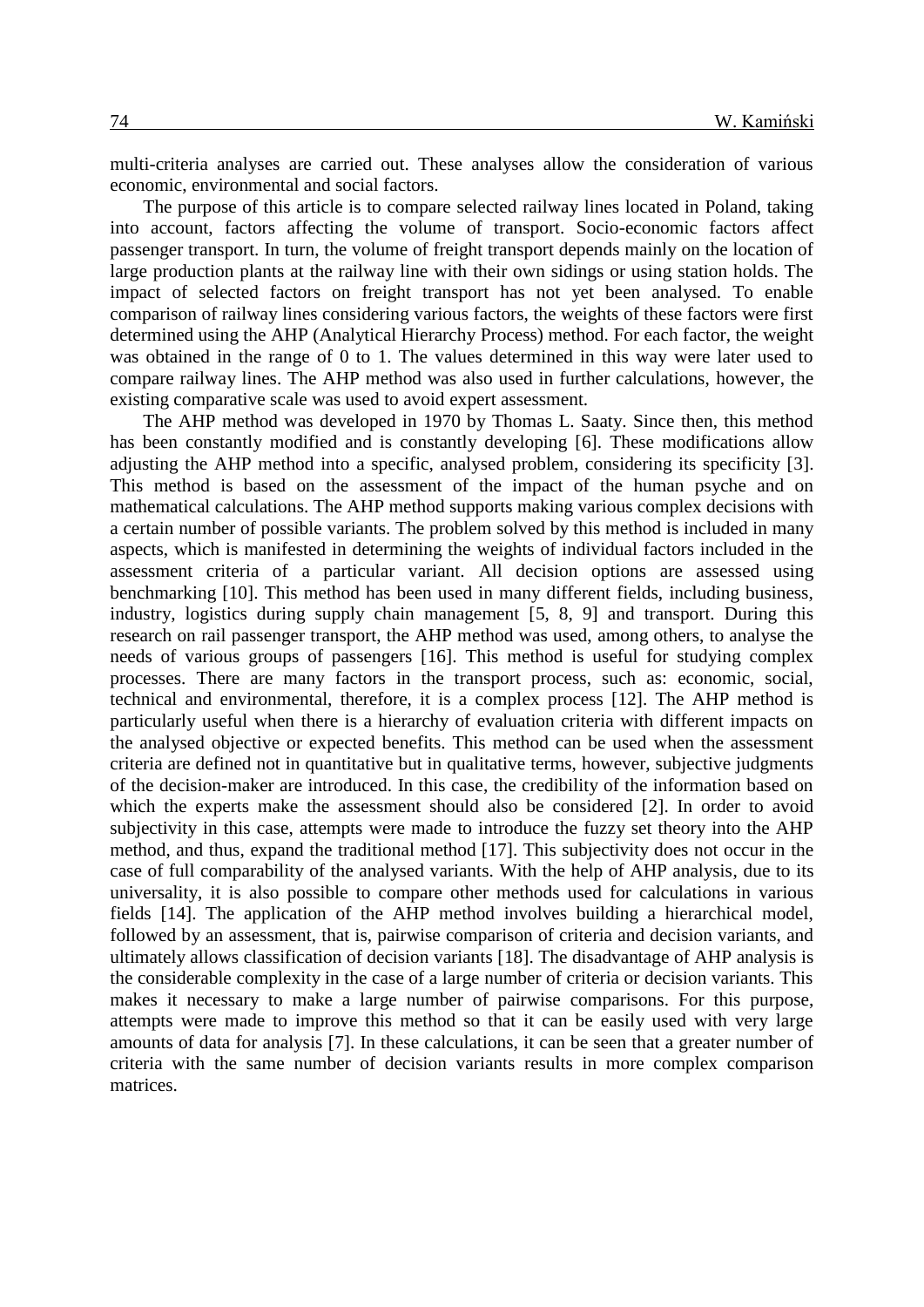## **2. DETERMINATION OF THE INFLUENCE OF SOCIO-ECONOMIC FACTORS ON THE VOLUME OF PASSENGER TRANSPORT**

The following hierarchy of problems was adopted:

- first level: assessment of a particular railway line in passenger traffic,
- level two: nine socio-economic factors affecting the volume of passenger transport,
- level three: possible assessment and comparison of any railway lines in Poland.

Matrices containing compared pairs of socio-economic factors affecting the volume of transport for both passenger and freight transport were developed by persons involved in rail transport, representatives of railway infrastructure manager, passenger long-distance carrier and a freight carrier.

#### **2.1. Determining the weight of socio-economic factors using the AHP analysis**

The volume of passenger transport on a particular railway line depends on the distribution of the population and the transport needs of the area through which the railway line passes. During the analysis, socio-economic factors were taken into account, such as the size of cities located along the railway line, the number of registered vehicles per 1000 inhabitants, the number of economic entities broken down by the size of enterprises (expressed by the number of employees), the accessibility of residents to the railway line, the number of beds in facilities, beds in communes at the railway line, number of commuters and average number of bus and tram connections from the city centre to the railway station. The matrix containing comparisons of socio-economic factors affecting the volume of passenger transport is presented in Tab. 1. The elements on the diagonal of this matrix have a value of 1, as a comparison of two factors with each other. Above the diagonal, is the result of comparing two criteria with each other. However, the inverse of these comparisons is recorded below the diagonal [15].

The weights of individual socio-economic factors affecting the volume of rail passenger transport were determined based on a pair-of-pair comparison matrix. These weights are presented in Tab. 2. The sum of received weights for all factors is 1.

#### **2.2. Checking the correctness of the obtained results**

After determining the weights using the AHP analysis, the correctness of the results is obtained by checking the principle of constancy of preferences. In this method, it is necessary to obtain adequate conformity of assessments, expressed by the value of the compatibility ratio of the CI comparison matrix and the CR compliance ratio. For their calculation, it is necessary to determine in advance the inconsistency coefficient  $\lambda_{\text{max}}$  [4]. Most often, the pairwise comparison matrix is not perfectly consistent. In some cases, it is not possible to achieve the required consistency. Therefore, research was carried out in this regard using optimisation models aimed at increasing the consistency of the matrix [11]. When calculating the inconsistency coefficient  $\lambda_{\text{max}}$ , the product of the sum of grades and the weight obtained should be calculated for each socio-economic factor. Then, after adding up the obtained values, a  $\lambda_{\text{max}}$  is obtained. Thereafter, the compliance index was calculated in accordance with formula (1) using the obtained value of the inconsistency coefficient.

$$
CI = \frac{\lambda_{max} - n}{r \cdot (n-1)}\tag{1}
$$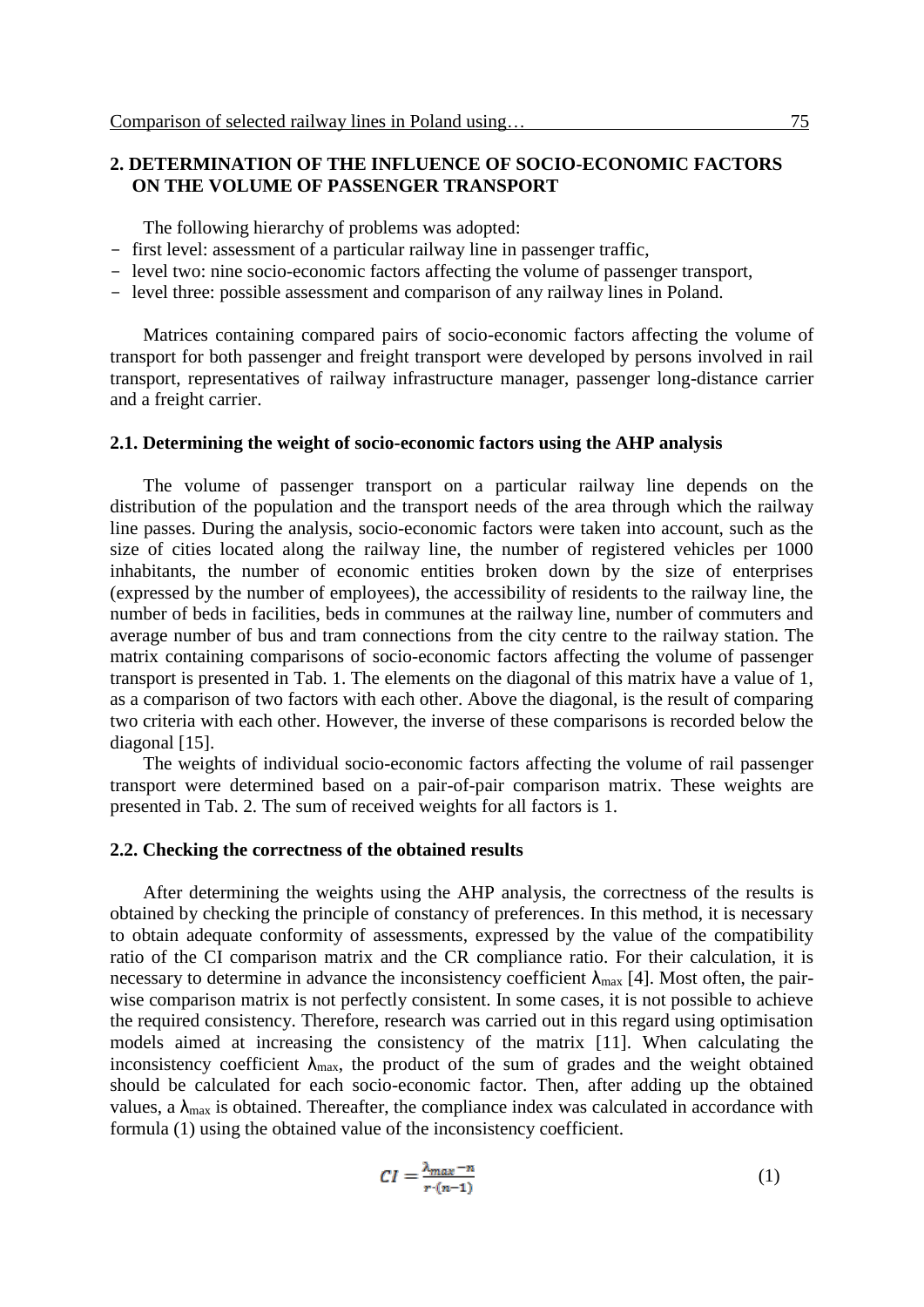# where:

 $\lambda_{\text{max}}$  – inconsistency coefficient,

n – matrix size,

 $r$  – the indicator depends on the size of the matrix (for  $n = 9$  this value is  $r = 1.45$ ).

Tab. 1

| Factor                                    | Popul.<br>[pe.] | No.<br>of<br>veh./<br>1000<br>pe. | Bus.<br>ent.<br>up<br>to 9<br>pe. | Bus.<br>ent.<br>$10 -$<br>49 pe | Bus.<br>ent.<br>over<br>50<br>pe. | Av. of<br>inh. to<br>the line.<br>[pe/km] | No.<br>of<br>beds<br>[pe.] | No. of<br>comm.<br>[pe.] | Av.<br>no. of<br>con.<br>in a<br>day<br>[con.] | Sum    |
|-------------------------------------------|-----------------|-----------------------------------|-----------------------------------|---------------------------------|-----------------------------------|-------------------------------------------|----------------------------|--------------------------|------------------------------------------------|--------|
| Popul.<br>[pe.]                           | 1.00            | 7.00                              | 3.00                              | 3.00                            | 3.00                              | 0.33                                      | 3.00                       | 0.33                     | 5.00                                           | 25.67  |
| No. of<br>veh./<br>1000 pe.               | 0.14            | 1.00                              | 0.14                              | 0.20                            | 0.20                              | 0.11                                      | 0.33                       | 0.11                     | 0.33                                           | 2.57   |
| Bus.<br>ent. up<br>to 9 pe.               | 0.33            | 7.00                              | 1.00                              | 3.00                            | 3.00                              | 1.00                                      | 5.00                       | 1.00                     | 5.00                                           | 26.33  |
| Bus.<br>ent. 10 -<br>49 pe.               | 0.33            | 5.00                              | 0.33                              | 1.00                            | 1.00                              | 0.33                                      | 3.00                       | 0.33                     | 3.00                                           | 14.33  |
| Bus.<br>ent.<br>over 50<br>pe.            | 0.33            | 5.00                              | 0.33                              | 1.00                            | 1.00                              | 0.33                                      | 3.00                       | 0.33                     | 3.00                                           | 14.33  |
| Av. of<br>inh. to<br>the line.<br>[pe/km] | 3.00            | 9.00                              | 1.00                              | 3.00                            | 3.00                              | 1.00                                      | 7.00                       | 1.00                     | 7.00                                           | 35.00  |
| No. of<br>beds<br>[pe.]                   | 0.33            | 3.00                              | 0.20                              | 0.33                            | 0.33                              | 0.14                                      | 1.00                       | 0.14                     | 1.00                                           | 6.49   |
| No. of<br>comm.<br>[pe.]                  | 3.00            | 9.00                              | 1.00                              | 3.00                            | 3.00                              | 1.00                                      | 7.00                       | 1.00                     | 7.00                                           | 35.00  |
| Av. no.<br>of con.<br>in a day<br>[con.]  | 0.20            | 3.00                              | 0.20                              | 0.33                            | 0.33                              | 0.14                                      | 1.00                       | 0.14                     | 1.00                                           | 6.35   |
| Sum                                       | 8.68            | 49.00                             | 7.21                              | 14.87                           | 14.87                             | 4.40                                      | 30.33                      | 4.40                     | 32.33                                          | 166.08 |

## Matrix of comparisons by pairs of socio-economic factors affecting the volume of passenger rail transport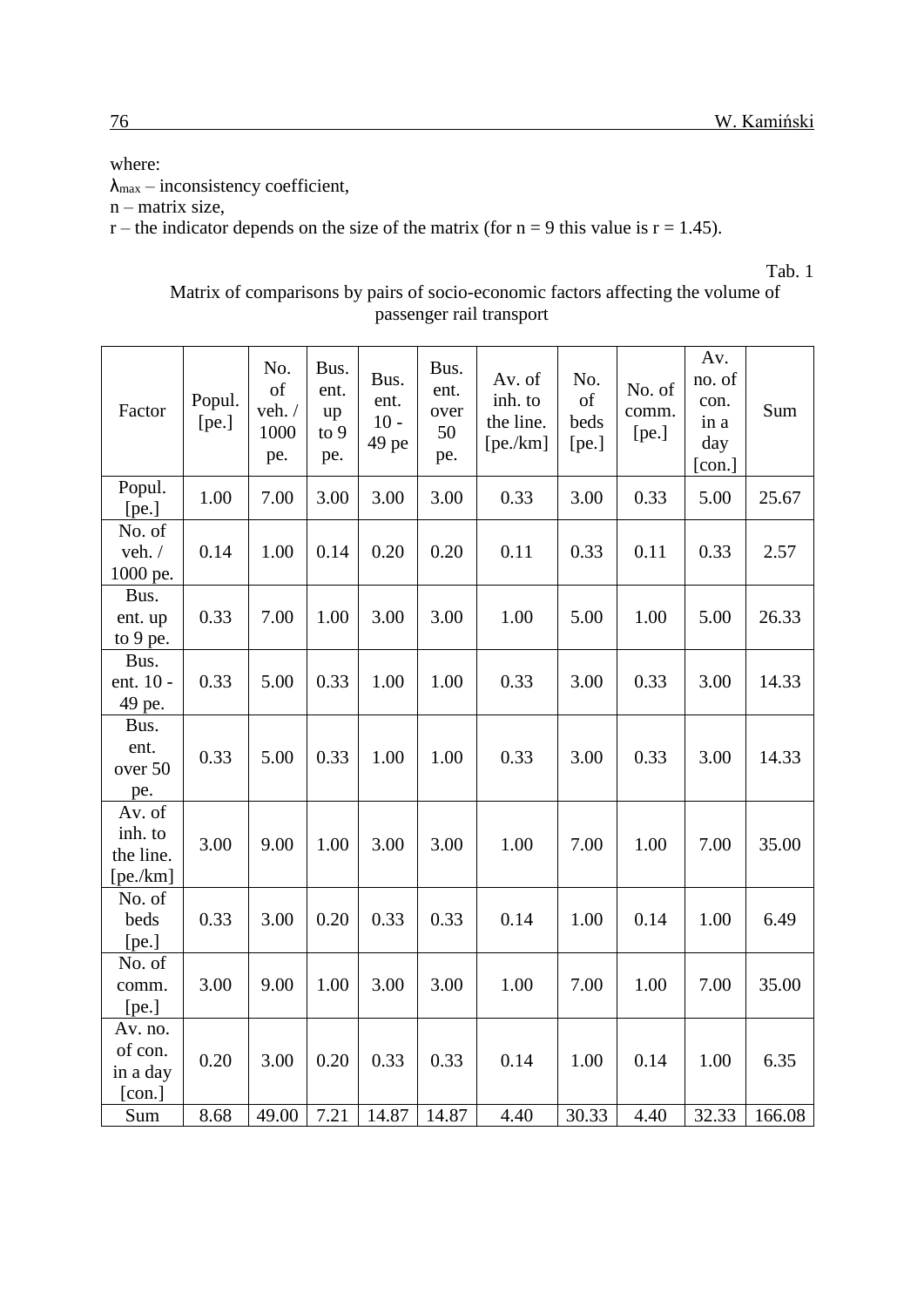Subsequently, the compliance ratio was calculated according to formula (2).

$$
CR = \frac{cI}{r} \tag{2}
$$

where:

CI – compliance index,

 $r$  – the indicator depends on the size of the matrix.

If the values of both coefficients are less than 0.1 it means that the assessments made are consistent, which was achieved in the analysed case.

Tab. 2

Obtained weights of individual socio-economic factors affecting the volume of passenger rail transport

| Factor | Popul.<br>[pe.] | No.<br>of<br>veh.<br>1000<br>pe. | Bus.<br>ent.<br>up to<br>9 pe. | Bus.<br>ent.<br>$10 -$<br>49<br>pe. | Bus.<br>ent.<br>over<br>50<br>pe. | Av. of<br>inh. to<br>the line.<br>[pe/km] | No.<br>of<br>beds<br>[pe.] | No. of<br>comm.<br>[pe.] | Av.<br>no. of<br>con.<br>in a<br>day<br>[con.] | Sum   |
|--------|-----------------|----------------------------------|--------------------------------|-------------------------------------|-----------------------------------|-------------------------------------------|----------------------------|--------------------------|------------------------------------------------|-------|
| Weig.  | 0.155           |                                  |                                | 0.086                               | 0.086                             | 0.211                                     | 0.039                      |                          | 0.038                                          | 1.000 |

## **3. DETERMINATION OF THE INFLUENCE OF FACTORS ON THE VOLUME OF FREIGHT TRANSPORT**

The following hierarchy of problems was adopted:

- first level: Assessment of a particular railway line in freight traffic,
- level two: four factors affecting the volume of freight transport,
- level three: possible assessment and comparison of any railway lines in Poland.

### **3.1. Determining the weight of factors using the AHP analysis**

The volume of freight transport on a particular railway line depends on the location of plants along this line that can generate full-length shipments and the possibility of using the line in transit traffic. During the analysis, the following factors were taken into account: the number of sidings (both station sidings and less frequent route sidings were considered), the number of stations holds and the occurrence of transit traffic. The matrix containing comparisons of socio-economic factors affecting the volume of freight is presented in Tab. 3.

The weights of individual factors affecting the volume of rail freight transport were determined based on a pair-of-pair comparison matrix. These weights, which sum is 1, are presented in Tab. 4.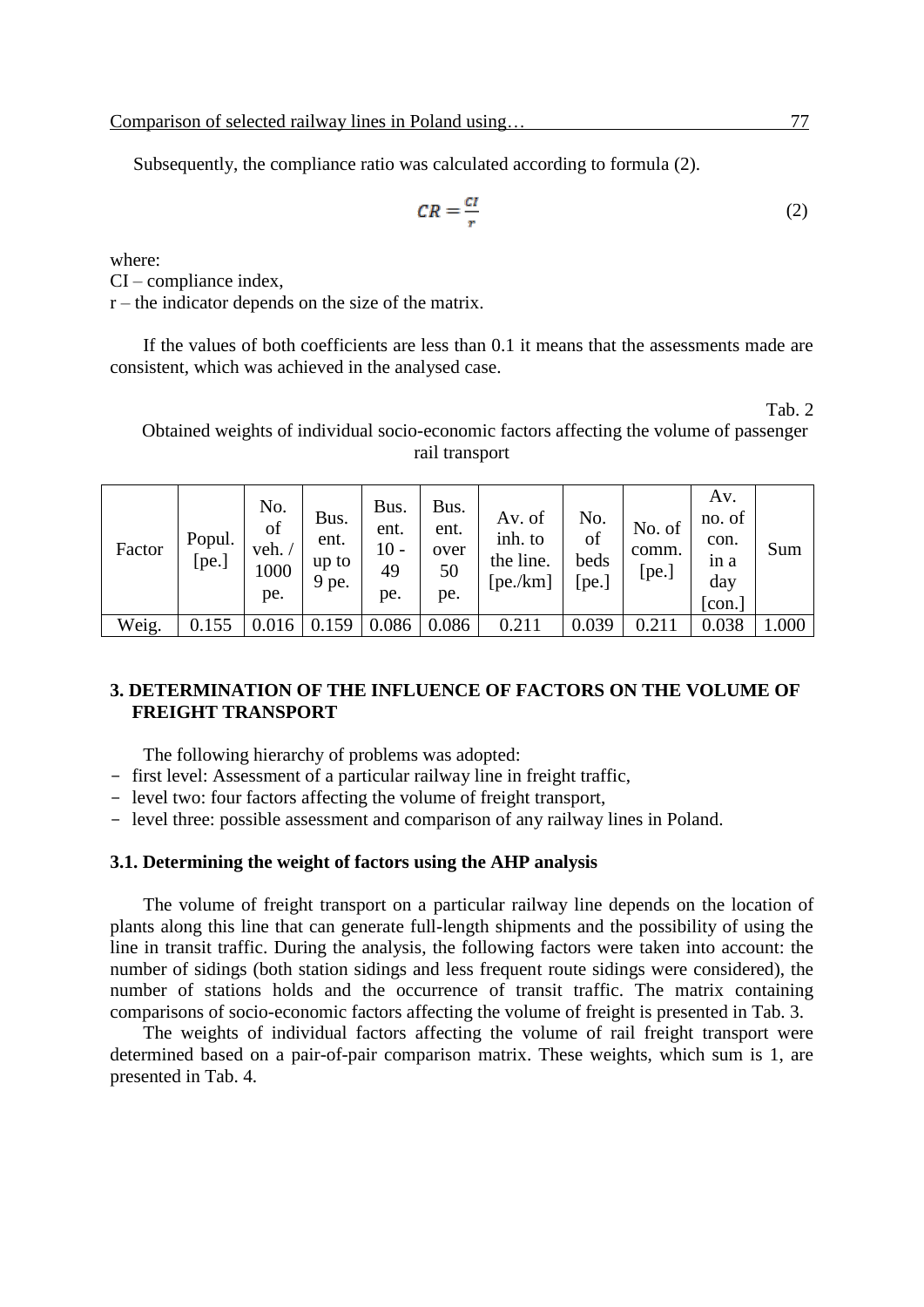#### Tab. 3

Factor Number of sidings Number of stations  $holds$  Transit traffic Sum Number of amber of 1.00 1.00 3.00 5.00 Number of  $\frac{1}{\text{Nathoot of}}$  1.00 1.00 3.00 5.00 Transit traffic 1 0.33 1.00 1.67 Sum | 2.33 | 2.33 | 7.00 | 11.67

Matrix of comparisons by pairs of factors affecting the volume of rail freight transport

Tab. 4

Obtained weights of individual factors affecting the volume of rail freight transport

| Factor | Number of<br>sidings | Number of stations<br>holds | <b>Transit traffic</b> | Sum  |
|--------|----------------------|-----------------------------|------------------------|------|
| Weig.  | ).429                | 0.429                       | 0.143                  | .000 |

#### **3.2. Checking the correctness of the obtained results**

After determining the weights of factors affecting the volume of freight using the AHP analysis, as in the case of determining the weights of factors affecting passenger transport, the correctness of the results obtained was checked.

The compliance index value was then calculated in accordance with formula (1). For the analysed number of factors  $(n = 3)$ , the value of the index depending on the size of the matrix is  $r = 0.58$ . For freight, the values of both factors are less than 0.1, so the assessments made are consistent. Due to the small number of factors affecting the volume of rail freight that was considered, and the high consistency of the assessments, the values obtained for both the compliance index and the compliance ratio are 0.

### **4. COMPARISON OF SELECTED RAILWAY LINES**

The comparison was made of 12 railway lines located in different regions of Poland. The analysis was carried out for 6 voivodships, choosing from one of the 2 railway lines in accordance with the principle that, however, one from the analysed railway lines is the main line, while the other is a local line. The analyzed railway lines are presented in Fig. 1. On the map, the analysed main railway lines are marked in bold solid line, whereas the local railway lines are marked in bold dashed line.

During comparing the individual socio-economic factors on selected railway lines, the existing comparative scale was used. Evaluation of pairwise comparison of specific railway lines for each factor is expressed by the ratio  $V_A/V_B$ , while the inverse value in the matrix expresses the ratio  $V_B/V_A$ . For this purpose, data on socio-economic factors affecting the volume of passenger transport was used. The source of data are reports published by the Central Statistical Office (CSO). One of the factors, the residents' availability to the railway line, was calculated using the CSO data. These data are presented in Tab. 5.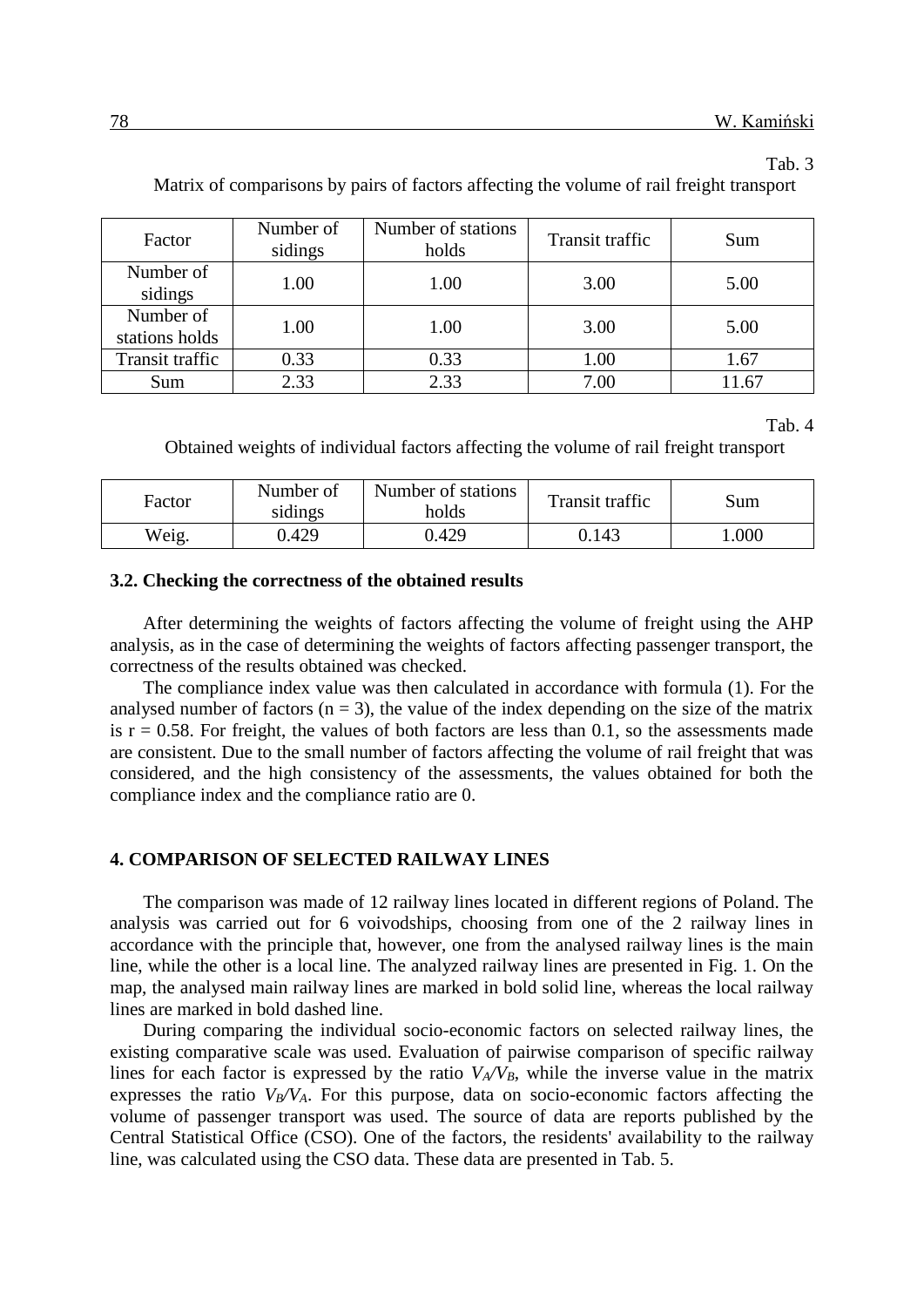

Fig. 1. Location of analysed railway lines in Poland [13]

In turn, for freight transport, factors affecting its volume related to the existing infrastructure (sidings and station holds) and transit traffic were determined. These data are shown in Tab. 6.

Using the  $V_A/V_B$  ratio, the lines were compared for all factors relating to passenger transport and for the factor determining the number of sidings responsible for freight traffic. Due to the use of the existing, specific comparative scale, for these factors, it was not necessary to calculate the compliance index and the compliance ratio, which are then zero. In the case of the factor which is the number of stations holds, a comparative scale should have been introduced due to the lack of holds on some railway lines and the need to avoid zero value in the denominator. Additionally, a comparative scale should have been introduced for transit traffic in freight transport given only descriptively.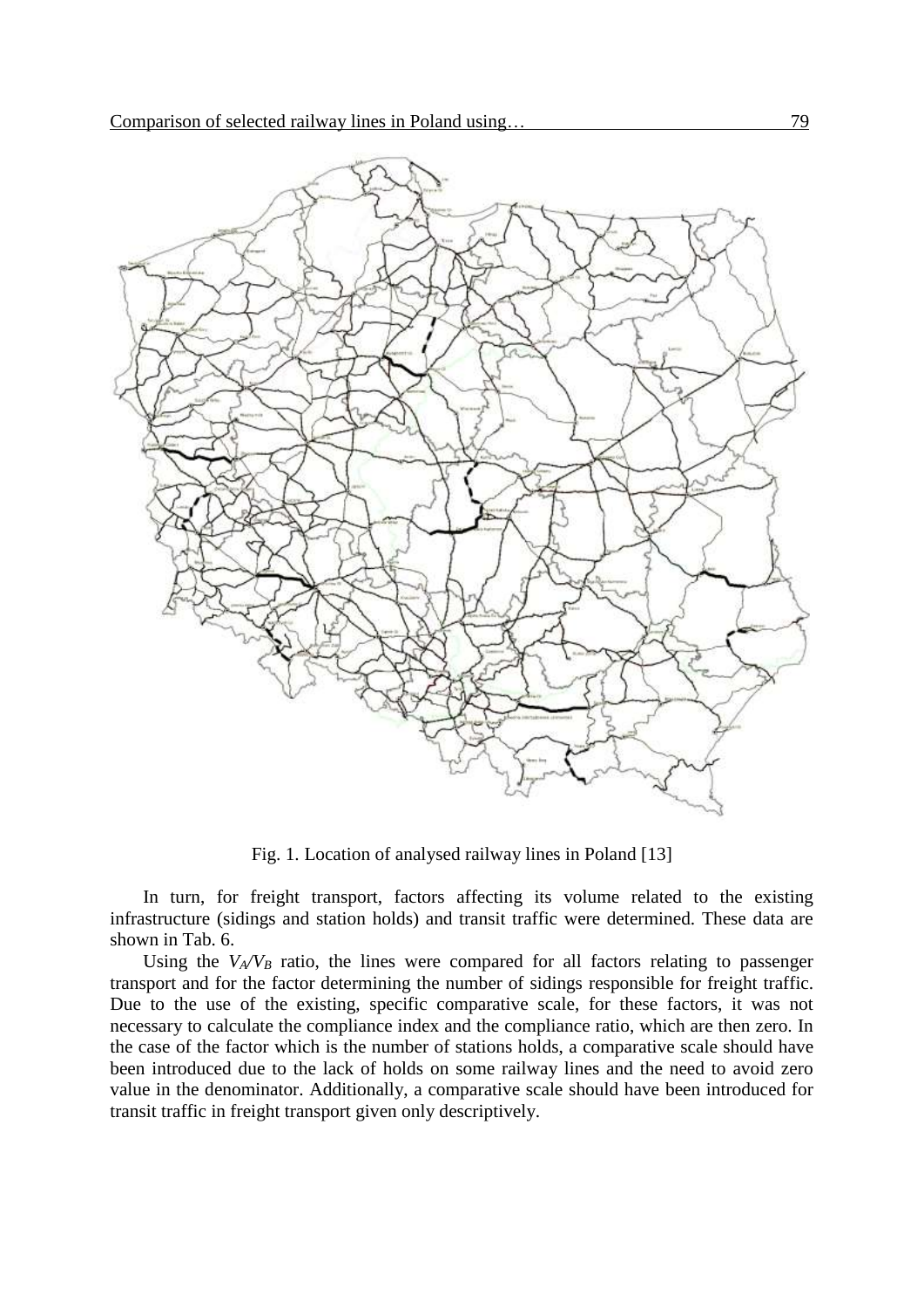Tab. 5

| Section                   | Popul.<br>[pe.] | No. of<br>veh. /<br>1000<br>pe. | Bus.<br>ent. up<br>to $9$ pe. | Bus.<br>ent.<br>$10 -$<br>49<br>pe. | Bus.<br>ent.<br>over<br>50<br>pe. | Av. of<br>inh. to<br>the line.<br>[pe/km] | No.<br>of<br>beds<br>[pe.] | No. of<br>comm.<br>[pe.] | Av.<br>no. of<br>con. in<br>a day<br>[con.] |
|---------------------------|-----------------|---------------------------------|-------------------------------|-------------------------------------|-----------------------------------|-------------------------------------------|----------------------------|--------------------------|---------------------------------------------|
| Wroc. Gł.<br>- Legnica    | 758013          | 637.22                          | 135152                        | 3641                                | 985                               | 3591.72                                   | 13296                      | 73076                    | 285.62                                      |
| Kłodz. Gł.<br>- Wał. Gł.  | 184290          | 557.68                          | 20654                         | 577                                 | 141                               | 1185.58                                   | 2601                       | 12719                    | 8.33                                        |
| Bydg. Gł.<br>$-$ Tor. Gł. | 572163          | 559.15                          | 68354                         | 2330                                | 698                               | 3516.38                                   | 8115                       | 43327                    | 210.00                                      |
| Grudziądz<br>- Chełmża    | 111431          | 523.75                          | 9684                          | 369                                 | 115                               | 1954.70                                   | 1425                       | 3813                     | 31.33                                       |
| Lublin -<br>Rejowiec      | 388645          | 579.17                          | 48982                         | 1514                                | 418                               | 2735.39                                   | 4526                       | 41053                    | 34.86                                       |
| Zam. W. -<br>Zwierzyn.    | 76677           | 519.60                          | 8541                          | 279                                 | 90                                | 1919.04                                   | 2544                       | 7084                     | 23.89                                       |
| Zbąszynek<br>- Rzepin     | 40853           | 634.42                          | 6528                          | 227                                 | 54                                | 356.75                                    | 2566                       | 6295                     | 2.64                                        |
| Żary -<br>Ziel. Góra      | 185775          | 627.69                          | 26129                         | 897                                 | 208                               | 1514.98                                   | 1534                       | 21145                    | 28.10                                       |
| Łódź Kal.<br>- Sieradz    | 863521          | 728.76                          | 107563                        | 4303                                | 925                               | 10267.10                                  | 9521                       | 57623                    | 74.15                                       |
| Łódź Kal.<br>- Kutno      | 828287          | 718.48                          | 102150                        | 3985                                | 903                               | 10864.94                                  | 8965                       | 53155                    | 86.56                                       |
| Krak. Gł. -<br>Tarnów     | 948204          | 587.11                          | 163658                        | 6068                                | 1421                              | 5268.79                                   | 35440                      | 123357                   | 80.00                                       |
| N. Sącz -<br>Muszyna      | 104896          | 447.03                          | 13308                         | 527                                 | 143                               | 987.71                                    | 4755                       | 11364                    | 69.13                                       |

Factors affecting the volume of passenger transport

### **4.1. Socio-economic factors affecting the volume of passenger transport**

During comparing railway lines in terms of their use in passenger transport, a matrix of comparisons was created for each socio-economic factor and pairwise comparison of all railway lines was made. A total of 9 comparison matrices were performed during the analysis. Then, after analysis in pairs of railway lines in terms of all socio-economic criteria, values were added for each line. For this purpose, the weights obtained in Tab. 2 were used and the sum of the product of the values obtained for each of the factors and the weights obtained was calculated.

## **4.2. Factors affecting the volume of freight**

When comparing lines in terms of utilisation in freight transport, a pair comparison matrix was created for the criterion of the number of sidings using the  $V_A/V_B$  ratio. For the factor, which is the number of stations holds, a comparative scale was introduced due to the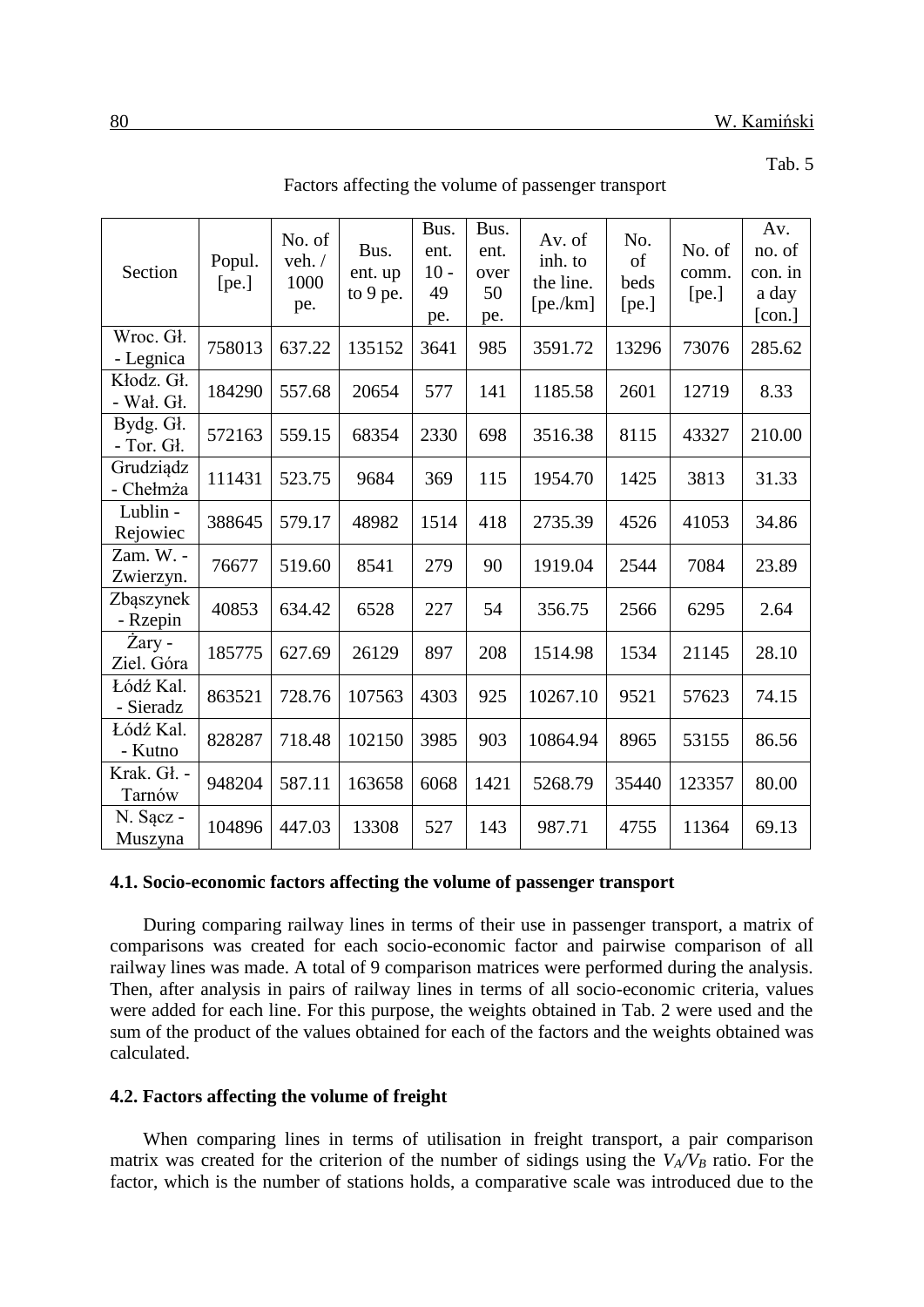lack of holds on some railway lines and the need to avoid zero value in the denominator. To compare the line in terms of this criterion, it was assumed when a line without any hold was combined with a line with one hold, value 5, while with a line with two holds, value 9, and when comparing a line with one station hold with a line with two holds, value 5 was assumed. The introduction of this comparative scale was associated with the need to check the correctness of the results obtained and to calculate the compliance index and compliance ratio. Both values obtained are less than 0.1. In addition, a comparative scale should have been introduced for transit traffic in freight transport given only descriptively. Here, it was assumed when comparing the line on which freight transit traffic does not occur with the railway line on which such traffic runs a value of 5. In this case, the compliance indicator and compliance factor were also checked for the results obtained. After analysis in pairs of railway lines in terms of criteria affecting freight transport, values were added for each line. The sum of the product of the obtained values was calculated for each of the factors and weights obtained in Tab. 4.

Tab. 6

| <b>Section</b>              | Number of<br>sidings | Number of<br>stations holds | Transit traffic |
|-----------------------------|----------------------|-----------------------------|-----------------|
| Wrocław Gł. - Legnica       | $\overline{2}$       | $\overline{2}$              | occurs          |
| Kłodzko Gł. - Wałbrzych Gł. | $\overline{2}$       |                             | lack            |
| Bydgoszcz Gł. - Toruń Gł.   | $\overline{2}$       |                             | occurs          |
| Grudziądz - Chełmża         |                      |                             | lack            |
| Lublin - Rejowiec           | 4                    |                             | occurs          |
| Zamość Wsch. - Zwierzyniec  | 4                    |                             | occurs          |
| Zbąszynek - Rzepin          |                      |                             | occurs          |
| Żary - Zielona Góra         | 4                    | $\overline{2}$              | lack            |
| Łódź Kaliska - Sieradz      | 3                    | $\overline{2}$              | occurs          |
| Łódź Kaliska - Kutno        | 3                    | 0                           | occurs          |
| Cracow Gł. - Tarnów         | 5                    | $\mathcal{D}_{\mathcal{A}}$ | occurs          |
| Nowy Sacz - Muszyna         |                      |                             | occurs          |

## Factors affecting the volume of freight transport

### **4.3. Comparison of the analysed railway lines in general**

Both passenger and freight trains are carried out on the analysed railway lines. Hence, the obtained values during comparisons of lines in terms of passenger and freight transport using the AHP method were added to each other. Tab. 7 presents the results obtained for the analysed railway lines, separately for passenger and freight transport, and the sum of these results, considering all transport on these lines.

Tab. 7

The results of the comprehensive comparison of analysed railway lines

| Section              | Passenger transport | Freight transport | General |
|----------------------|---------------------|-------------------|---------|
| Cracow Gł. -<br>Tar. | 0.208               | $15^\circ$        | 0.360   |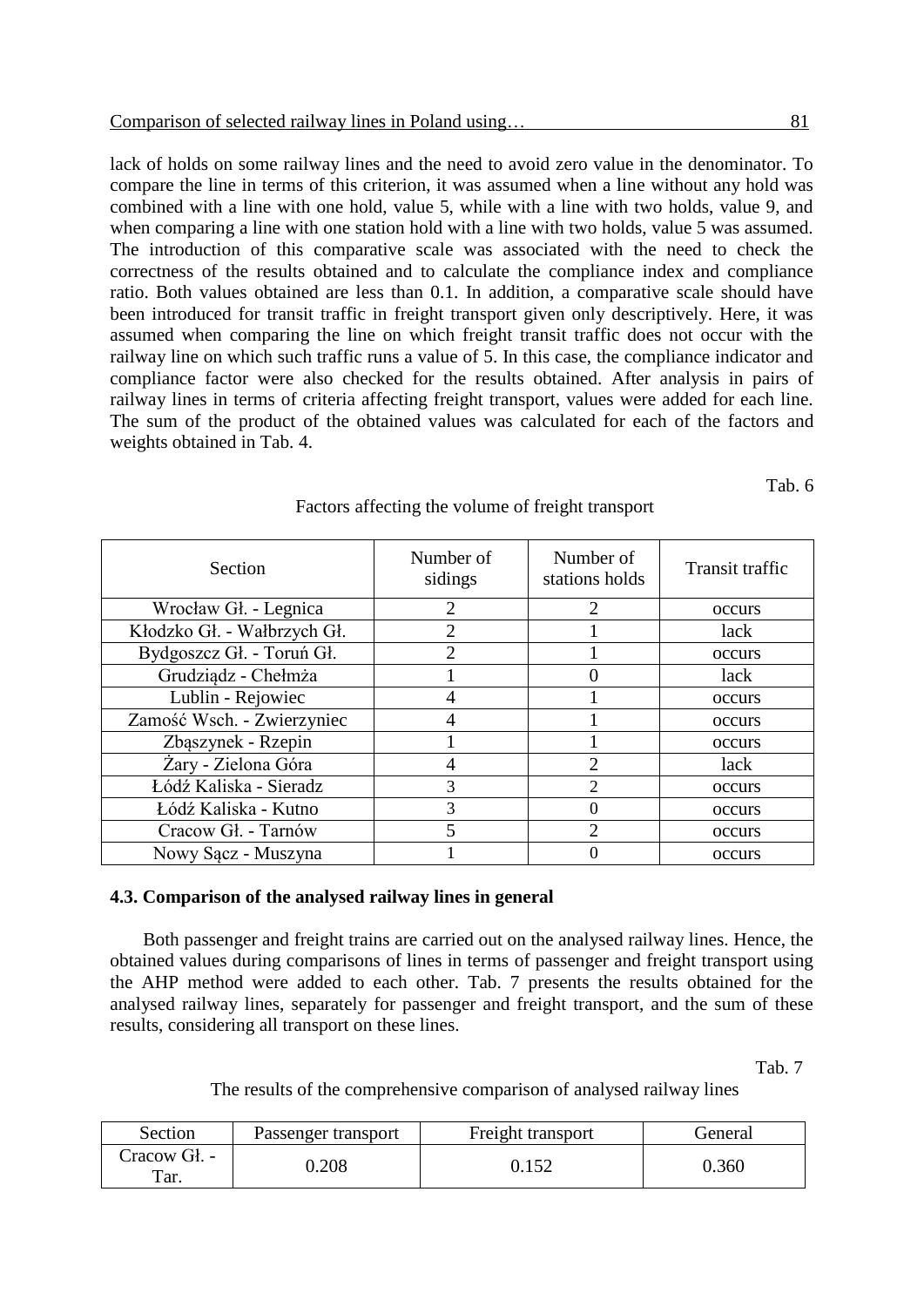| Łódź Kal. -<br>Sieradz   | 0.163 | 0.126 | 0.289 |
|--------------------------|-------|-------|-------|
| Wroc. Gł. -<br>Legnica   | 0.150 | 0.112 | 0.262 |
| Łódź Kal. -<br>Kutno     | 0.160 | 0.061 | 0.221 |
| Bydg. Gł. -<br>Tor. Gł.  | 0.101 | 0.068 | 0.169 |
| Lublin -<br>Rejowiec     | 0.071 | 0.095 | 0.166 |
| Żary - Ziel.<br>Góra     | 0.038 | 0.127 | 0.165 |
| Zam. W. -<br>Zwierzyn.   | 0.022 | 0.095 | 0.117 |
| Kłodz. Gł. -<br>Wał. Gł. | 0.028 | 0.056 | 0.084 |
| Zbąszynek -<br>Rzepin    | 0.011 | 0.054 | 0.065 |
| N. Sącz -<br>Muszyna     | 0.026 | 0.034 | 0.060 |
| Grudziądz -<br>Chełmża   | 0.023 | 0.022 | 0.045 |

#### **5. CONCLUSIONS**

The calculations carried out using the AHP analysis allowed determining the weight of factors affecting the volume of both passenger and freight rail transport. Subsequent comparison, considering the same criteria using predetermined weights, allowed the assessment of selected railway lines in terms of their use in passenger and freight traffic.

The highest rating in terms of both passenger and freight transport (0.360) was received by the main railway line connecting Cracow with Tarnów. The main lines from Łódź to Sieradz (0.289) and from Wrocław to Legnica (0.262) also received a high overall rating. Furthermore, the local line connecting Łódź with Kutno received a high overall rating (0.211). The main railway lines, apart from the main line connecting Zbąszynek with Rzepin, which passes through very sparsely populated areas, received a high rating in terms of use in passenger traffic. However, when it comes to using the line in freight traffic, the local railway line from Żary to Zielona Góra received a high rating. There are small passenger services on this line, however, it allows access to plants generating high freight traffic. The lowest score in terms of freight traffic was given to the route from Grudziądz to Chełmża, where freight traffic is practically non-existent due to lack of demand.

This analysis has shown that it is possible to make a comparison of selected rail lines taking into account factors affecting the volume of passenger and freight transport using the AHP analysis. When comparing railway lines, the existing comparative scale was used in almost all criteria, thus, avoiding expert evaluations wherever possible.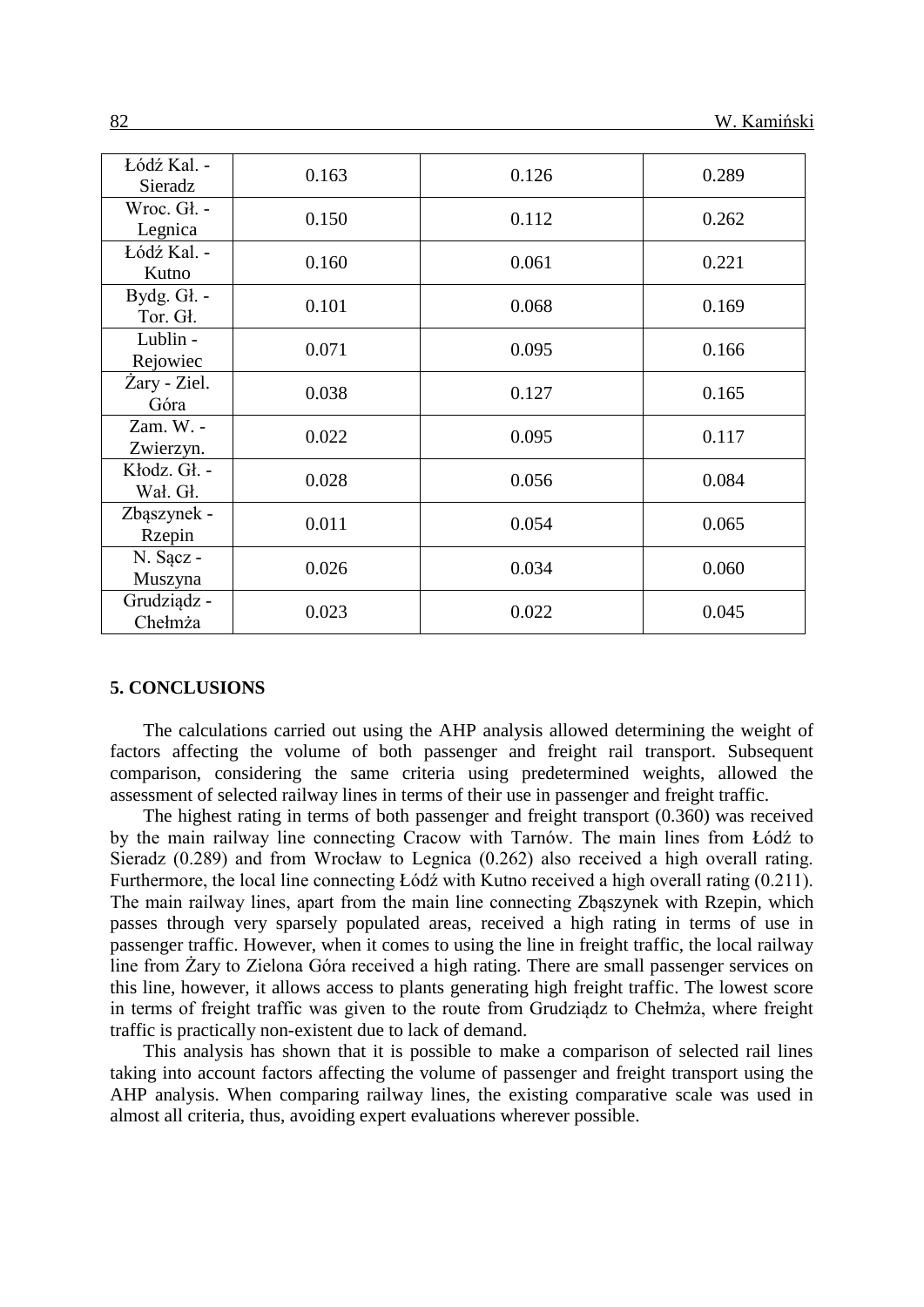# **References**

- 1. Cejka J., M. Telecky. 2019. "Influence of Economic and Political Factors on the Public Rail Transport". *Communications - Scientific Letters of the University of Zilina (Komunikacie)* 21(2): 13-17.
- 2. Deng Xinyang, Deng Yong. 2019. "D-AHP method with different credibility of information". *Soft Computing*. 23(2): 683-691. ISSN: 1433-7479. DOI: https://doi.org/10.1007/s00500-017-2993-9.
- 3. Deng Xinyang, Hu Yong, Deng Yong, Mahadevan Sankaran, 2014. "Supplier selection using AHP methodology extended by D numbers". *Expert Systems with Applications* 41(1): 156-167. ISSN: 0957-4174. DOI: https://doi.org/10.1016/j.eswa.2013.07.018.
- 4. Dong Yucheng, Zhang Guiqing, Hong Wei-Chiang, Xu Yinfeng. 2010. "Consensus models for AHP group decision making under row geometric mean prioritization method". *Decision Support Systems* 49(3): 281-289. ISSN: 0167-9236. DOI: https://doi.org/10.1016/j.dss.2010.03.003.
- 5. Gaudenzi Barbara, Antonio Borghesi. 2006. "Managing risks in the supply chain using the AHP method". *The International Journal of Logistics and Management* 17(1): 114- 136. ISSN: 0957-4093. DOI: https://doi.org/10.1108/09574090610663464.
- 6. Ishizaka Alessio, Ashraf Labib. 2011. "Review of the main developments in the analytic hierarchy process". *Expert Systems with Applications* 38(11): 14336-14345. ISSN: 0957- 4174. DOI: https://doi.org/10.1016/j.eswa.2011.04.143.
- 7. Ishizaka Alessio, Craig Pearman, Philippe Nemery. 2012. "AHPSort: an AHP-based method for sorting problems". *International Journal of Production Research* 50(17): 4767-4784. ISSN: 1366-588X. DOI: https://doi.org/10.1080/00207543.2012.657966.
- 8. Jacyna-Gołda Ilona, Mariusz Izdebski, Emilian Szczepanski, 2016. "Assessment of the method effectiveness for choosing the location of warehouses in the supply network". Challenge of Transport Telematics, TST 2016. *Communications in Computer and Information Science* 640: 84-97.
- 9. Jacyna-Gołda Ilona, Mariusz Wasiak, Mariusz Izdebski, Konrad Lewczuk, Roland Jachimowski, Dariusz Pyza. 2016. "The evaluation of the efficiency of supply chain configuration". Proceedings of the 20th International Scientific Conference Transport Means 2016. *Transport Means - Proceedings of the International Conference*: 953-957.
- 10. Jaskowski Piotr, Slawomir Biruk, Robert Bucon. 2010. "Assessing contractor selection criteria weights with fuzzy AHP method application in group decision environment". *Automation in Construction* 19(2): 120-126. ISSN: 0926-5805. DOI: https://doi.org/10.1016/j.autcon.2009.12.014.
- 11. Kou Gang, Lin Changsheng. 2014. "A cosine maximization method for the priority vector derivation in AHP". *European Journal of Operational Research* 235(1): 225-232. ISSN: 0377-2217. DOI: https://doi.org/10.1016/j.ejor.2013.10.019.
- 12. Nosal Katarzyna, Katarzyna Solecka. 2014. "Application of AHP method for multicriteria evaluation of variants of the integration of urban public transport". *Transportation Research Procedia* 3: 269-278. ISSN: 2352-1465. DOI: https://doi.org/10.1016/j.trpro.2014.10.006.
- 13. Ogólnopolska Baza Kolejowa. "Railmap mapa kolejowa". Avaliable at: https://www.bazakolejowa.pl/index.php?dzial=mapa#6/52.000/18.000. [In Polish: Nationwide Railway Base].